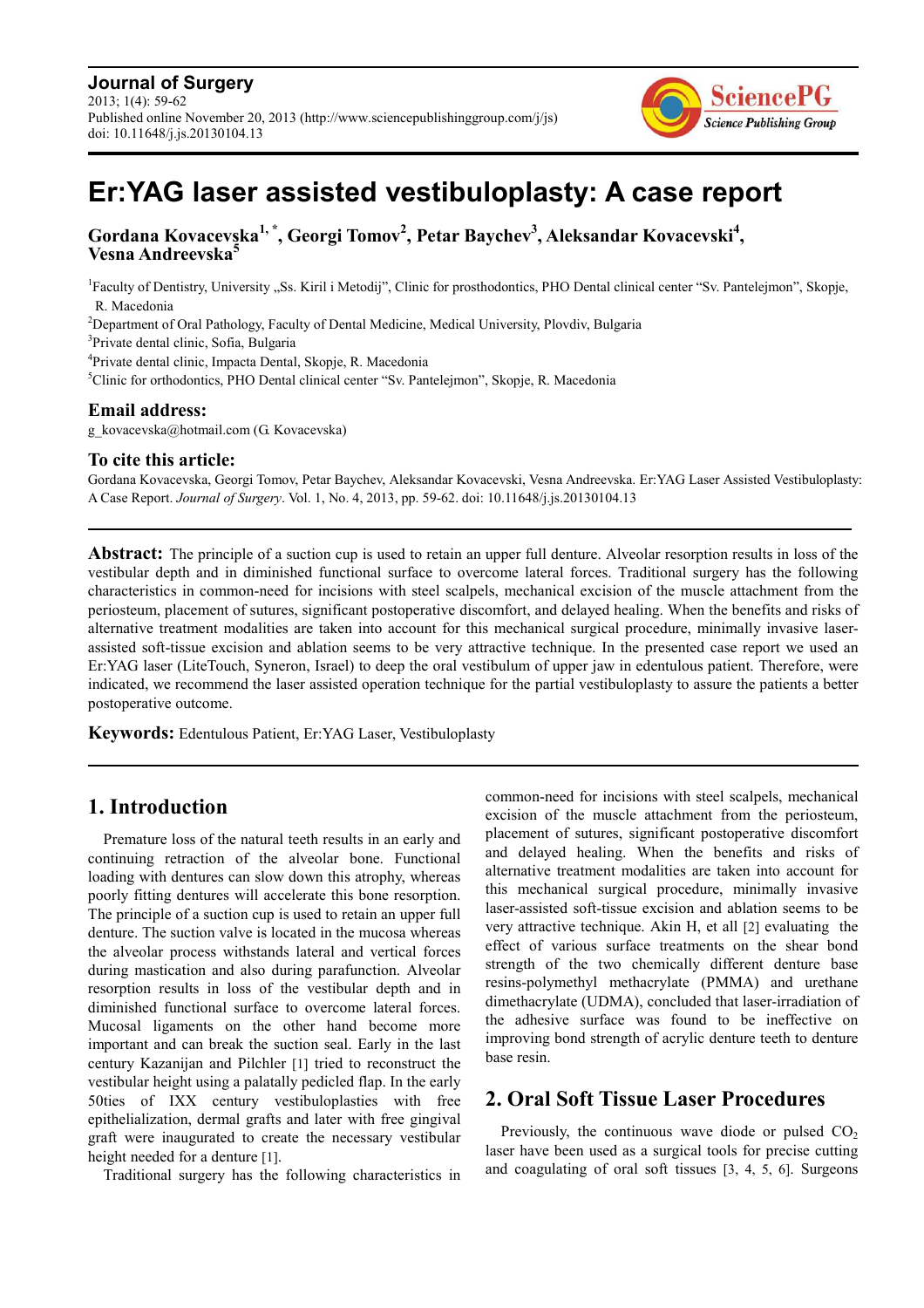using older continuous wave or pulsed  $CO<sub>2</sub>$  lasers for softtissue excisional procedures have previously needed to work very quickly to minimize unwanted thermal damage to the surrounding tissues and bone [3, 5]. If the soft-tissue procedure is performed with Er:YAG, the potential for thermal damage is greatly minimized, and the window of available working time is greatly expanded [7]. This can be accomplished because of the unique characteristics and photobiology of the Er:YAG laser tissue interaction. In contrast to other laser systems the Er:YAG does not have haemostatic properties, but the healing process after Er:YAG laser surgery is faster, without thermal damages and necrosis [8]. With the addition of the Er:YAG laser, the general dentist is presented with a less stressful and more beneficial treatment protocol for soft-tissue excisional procedures than previously available with the older continuous wave diode or pulsed  $CO<sub>2</sub>$  lasers alone [9].

Relative reconstruction of the oral vestibulum height is a surgical procedure that is usually painful for the patient and is prone to relapse. Main aim of this case report was to evaluate the effects of a Er:YAG laser assisted operation technique on the postoperative outcome of edentulous patient, undergoing partial vestibuloplasty.

#### **3. Case Report**

76-year-old female patient was referred to laser dentistry office in the Faculty of Dental Medicine, Plovdiv, Bulgaria for vestibuloplasty prior to renewal of her full denture in the maxillary arch. The patient had a six months lasting history with full upper denture, but functional problems were reported. Mucosal ligaments were found during clinical examination. Vestibular depth measurements were done prior and after surgery using paranasal and distal sites tests (Fig. 1). The patient was operated using laser assisted technique for vestibuloplasty. After local anesthesia, using 4% articaine with epinephrine 1/200000 (Ubistesin®), an incision was performed at the muco-gingival junction using 1300-micron sapphire tip, contact mode, power 200 mJ, 35 Hz (Fig.2). The laser apparatus used was an Er:YAG laser (LiteTouch, Syneron Medical, Israel.).



*Figure 1. The paranasal test revealed mucosal ligaments.* 



*Figure 2. Laser parameters used for vestibuloplasty.* 

After supraperiostal preparation, the mobilized soft tissue was fixed high in the fornix without sutures (Fig. 3, 4), using the preexisting upper denture relined with a periodontal pack (Coe-Pak®) and extended into the newly formed vestibule (Fig. 5, 6). The patient was instructed to wear the denture constantly and only remove it for cleaning. The patient was follow up after 1 day, 1, 3, 6 weeks and 6 months. The vestibular height in the paranasal and distal region, was taken at 1 week and 6 months follow up examination.



*Figure 3. Laser procedure: After infiltration with anesthetic solution, the Er:YAG laser (LiteTouch, Syneron, Israel) was used with 1300-micron sapphire tip, in contact mode and power 200 mJ, 35 Hz.* 



*Figure 4. The contact sapphire tip and heavy water spray gently ablate the frenal attachment and underlying tissue down to the level of the periosteum.*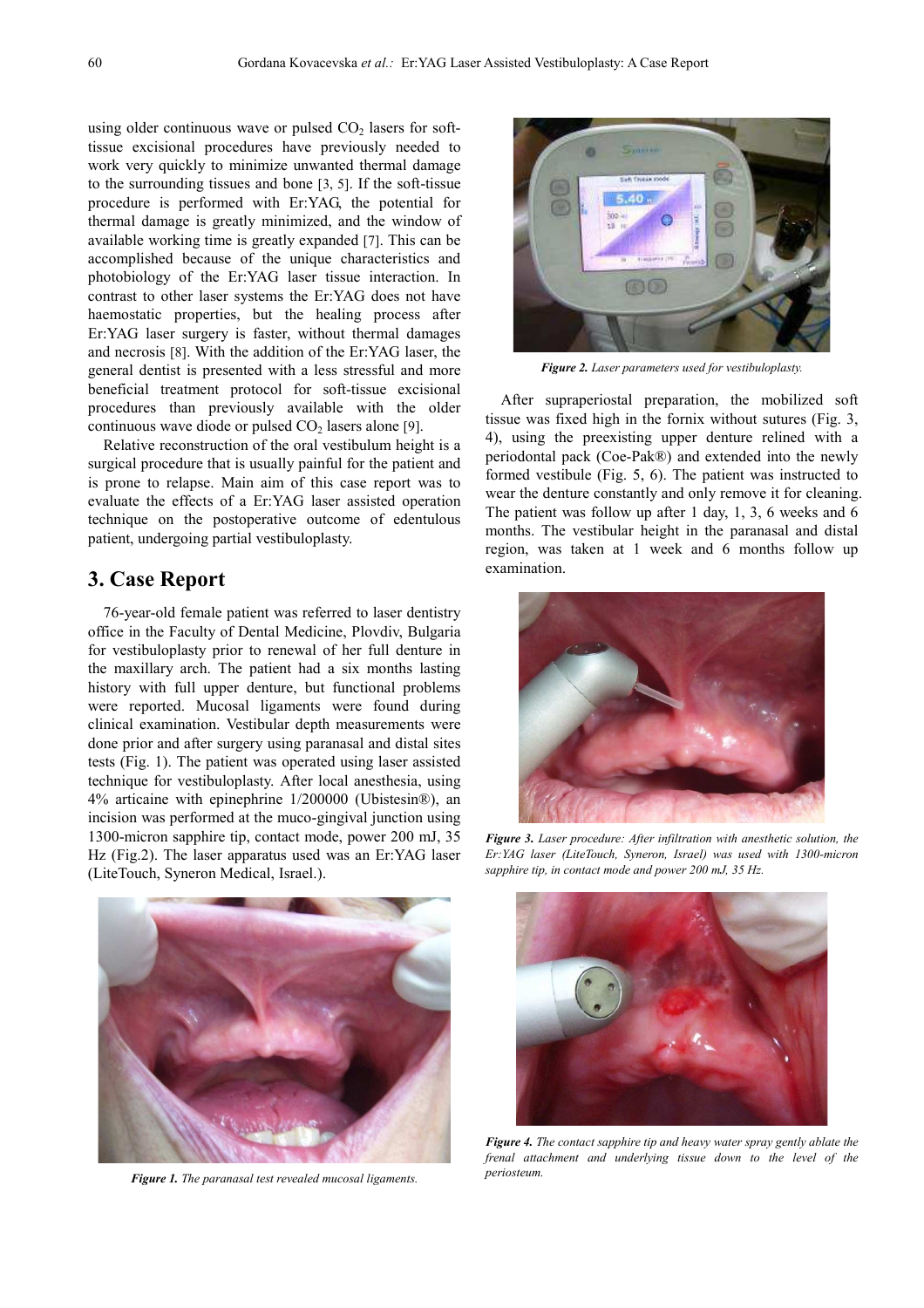

*Figure 5. Immediately after the procedure. There is no charring, no burned tissue, and no profuse bleeding in the site. The laser produces a wet incision (some bleeding) as opposed to the dry incision that is produced by the CO2 laser.* 



*Figure 6. The preexisting upper denture was relined with a periodontal pack (Coe-Pak®) and extended into the newly formed vestibule.* 

## **4. Results**

Postoperative healing was uneventful and no wound infection could be found (Fig. 7a). In the paranasal test after three weeks we found vestibular depth of 1.71cm (Fig. 7b). The examination after 6 months showed 1.16cm. In the distal measurement region from the beginning the reading was lower. After 7 days we measured a vestibular depth of 1.14cm, after 6 months we found a vestibular depth of 0.86cm. The patient assessed his individual pain level as moderate and light analgesic (Analgin, Sopharma, Bulgaria) was prescribed after surgery for two days. Operation time was 8.5 minutes including anesthesia performing. Seven days post operatively the old denture was relined with conventional denture acrylic. New denture was inserted one month and a half after the operative procedure (Fig. 8 and 9).



*(a)* 



*Figure 7 . Healing process at seven days (a) at three weeks after surgery (b).* 



*Figure 8. The new denture was inserted one month and a half after the operative procedure.*